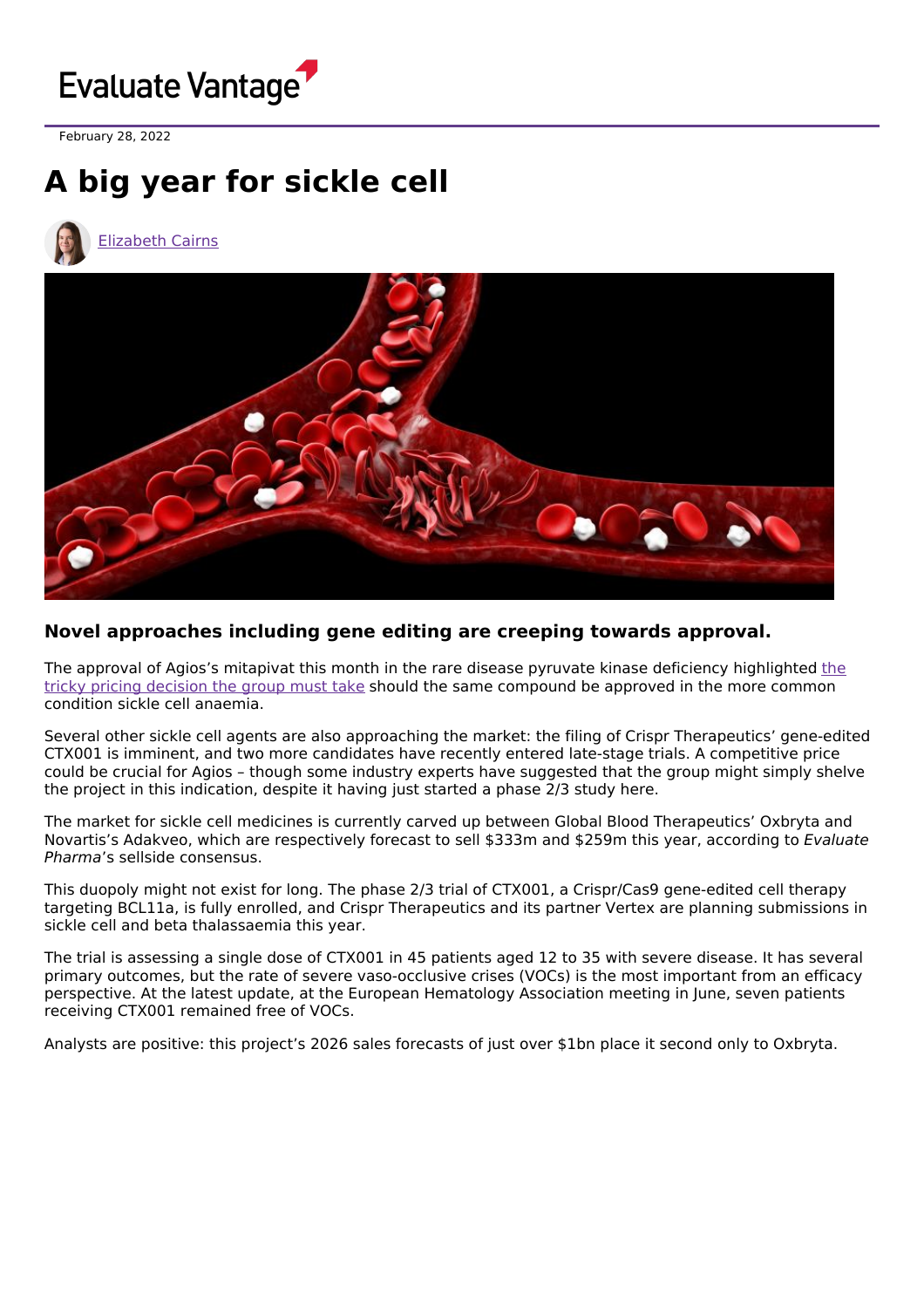| The sickle cell disease pipeline - late stage                  |                                   |                                                             |                                                                                                   |  |  |  |
|----------------------------------------------------------------|-----------------------------------|-------------------------------------------------------------|---------------------------------------------------------------------------------------------------|--|--|--|
| <b>Project</b>                                                 | Company                           | <b>Mechanism of action</b>                                  | <b>Details</b>                                                                                    |  |  |  |
| CTX001                                                         | Vertex/<br>Crispr<br>Therapeutics | Crispr/Cas9 gene-edited<br>cell therapy targeting<br>BCL11a | Ph2/3 Climb-121 trial ongoing; filing expected<br>late 2022                                       |  |  |  |
| Lentiglobin/<br>Zynteglo                                       | <b>Bluebird Bio</b>               | HBB gene therapy                                            | Ph3 and Ph1/2 trials under partial clinical hold;<br>filing expected Q1 2023 but could be delayed |  |  |  |
| Inclacumab                                                     | Global Blood<br>Therapeutics      | Anti-P-selectin MAb                                         | Two pivotal trials, 131 and 132, ongoing                                                          |  |  |  |
| Etavopivat                                                     | Forma<br><b>Therapeutics</b>      | Pyruvate kinase R activator                                 | Ph <sub>2</sub> /3 Hibiscus trial began Dec 2021                                                  |  |  |  |
| Mitapivat                                                      | Agios<br>Pharmaceuticals          | Pyruvate kinase R activator                                 | Ph2/3 Rise Up trial began Jan 2022                                                                |  |  |  |
| Source: Evaluate Pharma, company websites, clinicaltrials.gov. |                                   |                                                             |                                                                                                   |  |  |  |

While a gene-edited agent like CTX001 would certainly be differentiated from the marketed products, the perils of novel technologies were illustrated by the partial clinical hold the FDA slapped on Bluebird's [Lentiglobin](https://www.evaluate.com/vantage/articles/news/policy-and-regulation-snippets/bluebirds-sickle-cell-gene-therapy-gets) gene therapy last year. Global Blood's second shot at the indication, inclacumab, is arguably on safer ground, sharing a mechanism with Adakveo.

The clutch of late-stage projects is rounded out by the pyruvate kinase R activators. Forma's etavopivat appeared to have a slight edge over Agios's mitapivat in phase 1, and the company cherishes hopes of accelerated approval (Agios and Forma take [different](https://www.evaluate.com/vantage/articles/events/conferences/ash-2021-agios-and-forma-take-different-paths-sickle-cell) paths in sickle cell disease, December 11, 2021). The respective phase 2/3 trials have similar efficacy endpoints, focusing on a combination of haemoglobin response and VOCs.

Analysts from Leerink favour Forma's PKR activator, to the point where they believe Agios might pull the plug on mitapivat. They believe the latter's twice-daily dosing is not competitive in sickle cell versus the once-daily etavopivat, and now consider Agios's sickle cell programme to be spearheaded by the phase 1-stage AG-946.

| The sickle cell disease pipeline - mid-stage                   |                                              |                                                                                                |                                                           |  |  |
|----------------------------------------------------------------|----------------------------------------------|------------------------------------------------------------------------------------------------|-----------------------------------------------------------|--|--|
| <b>Project</b>                                                 | <b>Company</b>                               | <b>Mechanism of action</b>                                                                     | <b>Details</b>                                            |  |  |
| Tovinontrine<br>$(IMR-687)$                                    | Imara                                        | PDE9 inhibitor                                                                                 | <b>Ph2b Ardent trial</b><br>ongoing; data due Q1<br>2022  |  |  |
| RG6107                                                         | Roche                                        | Anti-complement factor C5 MAb                                                                  | Ph <sub>2</sub> Crosswalk-C trial<br>ongoing              |  |  |
| Vamifeport                                                     | Vifor Pharma                                 | Ferroportin inhibitor                                                                          | Ph <sub>2</sub> a SCD-202 trial<br>ongoing; data due 2022 |  |  |
| SAR445136                                                      | Sangamo                                      | Zinc finger nuclease gene-edited cell therapy<br>targeting BCL11a                              | Ph1/2 Precizn trial<br>ongoing                            |  |  |
| <b>EDIT-301</b>                                                | Editas<br>Medicine                           | Crispr/Cas12a gene-edited cell therapy targeting<br>beta-globin to increase foetal haemoglobin | Ph1/2 Ruby trial<br>ongoing; data due 2022                |  |  |
| GPH101                                                         | Graphite Bio                                 | Homology-directed repair gene-edited cell therapy<br>targeting underlying beta-globin mutation | Ph1/2 Cedar trial<br>ongoing                              |  |  |
| OTQ923&<br><b>HIX763</b>                                       | Intellia<br>Therapeutics/<br><b>Novartis</b> | Crispr/Cas9 gene-edited cell therapy targeting<br>BCL11a                                       | Ph1/2 trial ongoing                                       |  |  |
| ARU-1801                                                       | Aruvant<br><b>Sciences</b>                   | Foetal haemoglobin gene therapy                                                                | Ph1/2 Momentum trial<br>ongoing                           |  |  |
| Source: Evaluate Pharma, company websites, clinicaltrials.gov. |                                              |                                                                                                |                                                           |  |  |